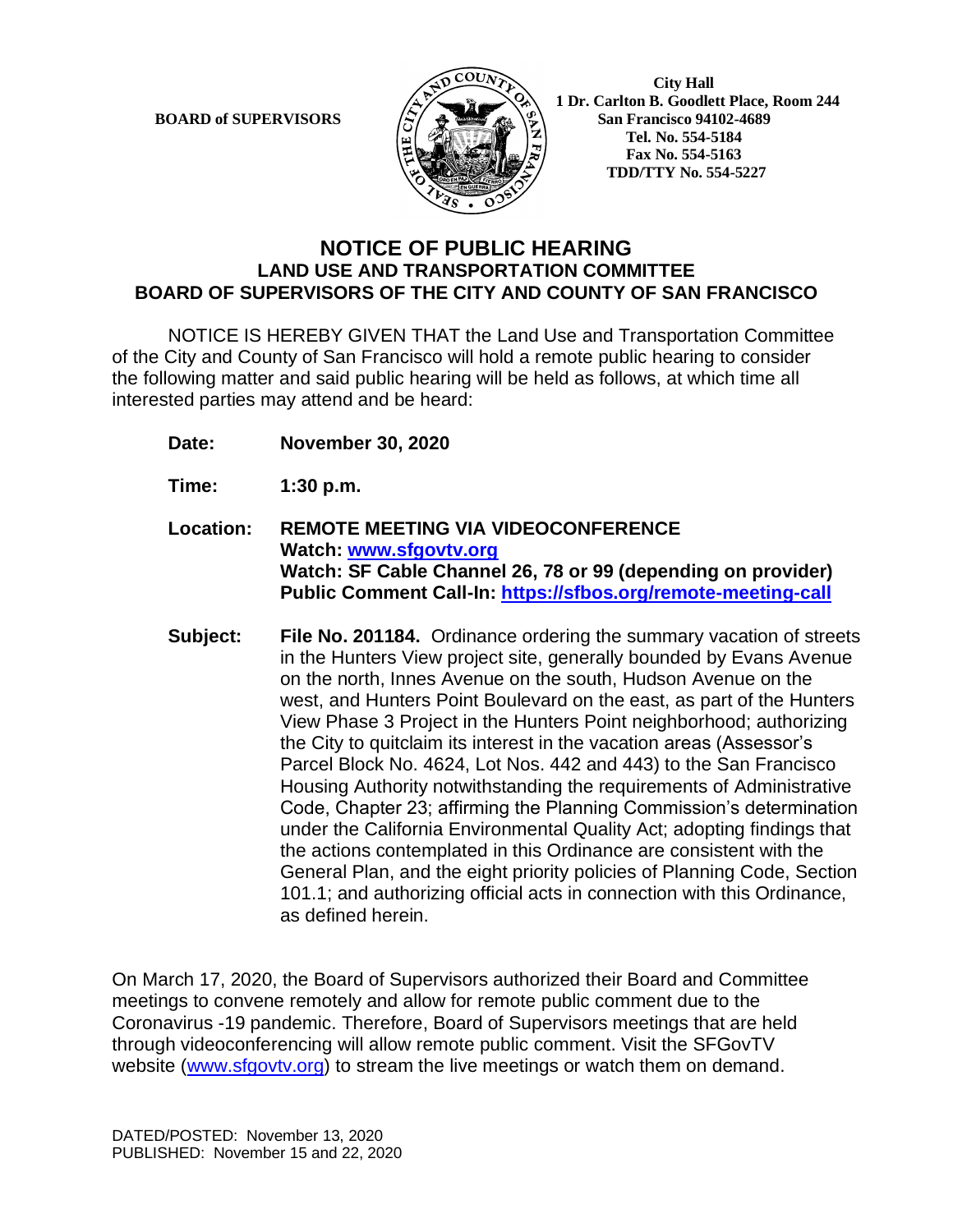## **PUBLIC COMMENT CALL-IN**

**WATCH:** SF Cable Channel 26, 78 or 99 *(depending on your provider)* once the meeting starts, the telephone number and Meeting ID will be displayed on the screen; or **VISIT: https://sfbos.org/remote-meeting-call**

Please visit the Board's website (https://sfbos.org/city-board-response-covid-19) regularly to be updated on the City's response to COVID-19 and how the legislative process may be impacted.

In accordance with Administrative Code, Section 67.7-1, persons who are unable to attend the hearing on this matter may submit written comments prior to the time the hearing begins. These comments will be made as part of the official public record in this matter and shall be brought to the attention of the Board of Supervisors. Written comments should be addressed to Angela Calvillo, Clerk of the Board, City Hall, 1 Dr. Carlton B. Goodlett Place, Room 244, San Francisco, CA, 94102 or sent via email (board.of.supervisors@sfgov.org). Information relating to this matter is available in the Office of the Clerk of the Board or the Board of Supervisors' Legislative Research Center (https://sfbos.org/legislative-research-center-lrc). Agenda information relating to this matter will be available for public review on Friday, November 25, 2020.

For any questions about this hearing, please contact Erica Major, the Clerk of the Land Use and Transportation Committee:

Erica Major ( $\frac{e}{2}$ rica.major $\textcircled{e}$  sfgov.org ~ (415) 554-4441)

*Please Note: The Department is open for business, but employees are working from home. Please allow 48 hours for us to return your call or email.*

D Crd

Angela Calvillo Clerk of the Board of Supervisors City and County of San Francisco

em:lw:ams